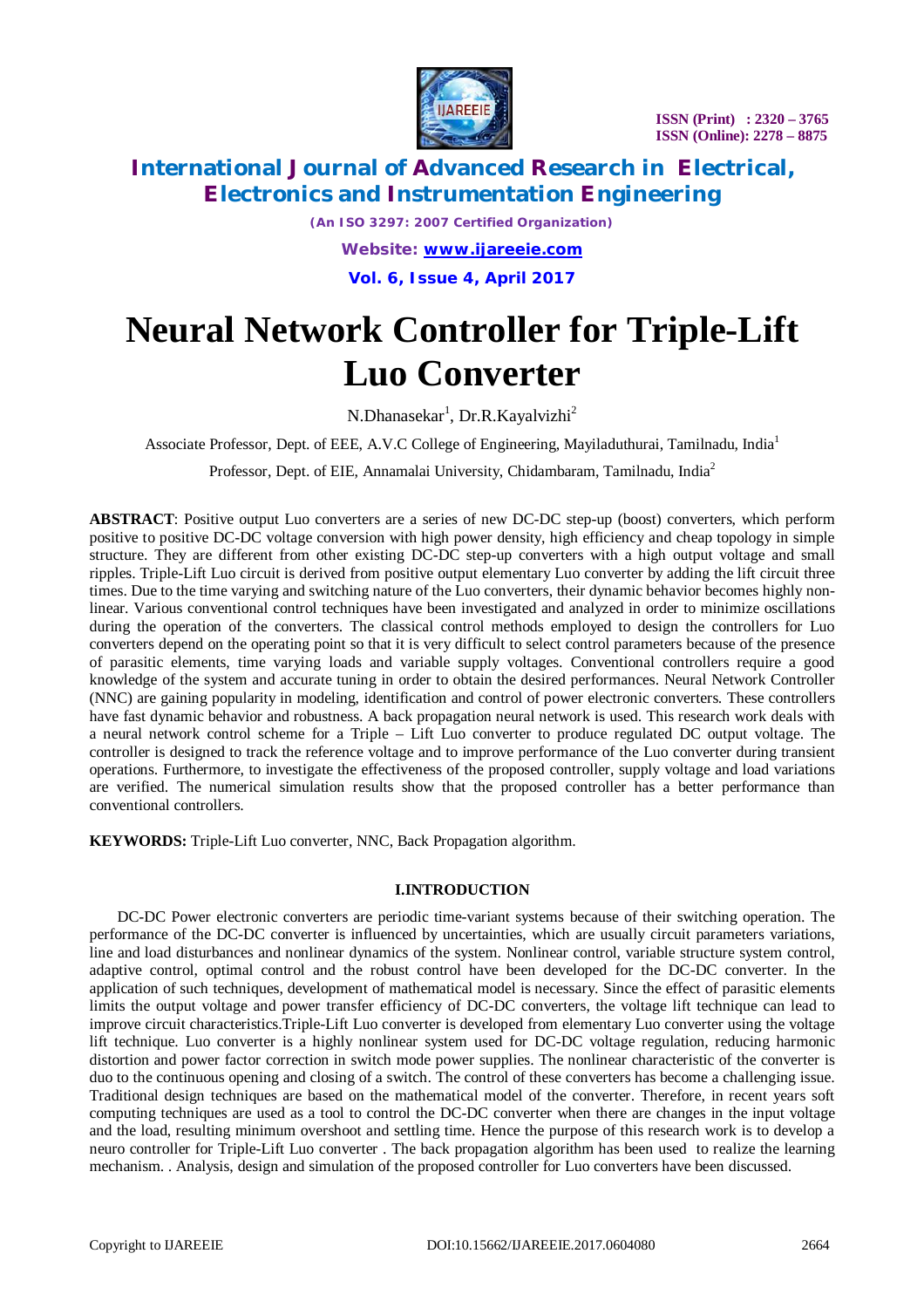

**ISSN (Print) : 2320 – 3765 ISSN (Online): 2278 – 8875**

# **International Journal of Advanced Research in Electrical, Electronics and Instrumentation Engineering**

*(An ISO 3297: 2007 Certified Organization)*

### *Website: [www.ijareeie.com](http://www.ijareeie.com)*

### **Vol. 6, Issue 4, April 2017**

#### **II.ANALYSIS OF TRIPLE-LIFT LUO CONVERTER**

The triple- Lift Luo circuit is shown in Fig.1 .Switch S is a p-channel power MOSFET device (PMOS), and  $S_1$  is an nchannel power MOSFET device (NPMOS). They are driven by a pulse-width-modulated (PWM) switching signal with repeating frequency *f* and conduction duty *k*. In this work, the switch repeating period is  $T = 1/f$ , so that the switch-on period is *kT* and switch-off period is (1-*k*) T.



**Fig.1 circuit diagram of positive output Triple- Lift Luo converter**

The load is usually resistive, i.e.  $R = V_0/I_0$ ; the combined inductor  $L = L_1 L_2 / (L_1 + L_2)$ ; the normalized load is  $Z_N =$ R/fL. Converter consists of a pump circuit S–L<sub>1</sub>–C–D and a low-pass filter L<sub>2</sub>-C<sub>0</sub> and lift circuit the pump inductor L<sub>1</sub> transfers the energy from the source to capacitor C during switch-off and then the stored energy on capacitor C is delivered to load R during switch-on. Therefore, if the voltage  $V_0$  should be correspondingly higher. When the switch S turned off the current in flows through the free-wheeling diode D. This current descends in whole switching-off period  $(1 -k)$  T. If current i<sub>D</sub> does not become zero before switch S turned on again, this working state is said to be continuous mode. If current i<sub>D</sub> becomes zero before switch S turned on again, this working state is said to be discontinuous mode. The triple-lift LUO circuit consists of two static switches S and  $S_1$  four inductors  $L_1$ ,  $L_2$ ,  $L_3$  and  $L_4$ , five capacitors C, C1, C2,  $C_3$  and  $C_0$  and five diodes. Capacitors C1, C2, and  $C_3$  perform characteristic functions to lift the capacitor voltage  $V_c$  by three times of source voltage  $V_1$ ,  $L_3$  and  $L_4$  perform the function as ladder joints to link the three capacitors C1, C2, and C<sub>3</sub> and lift the capacitor voltage V<sub>C</sub> up. Current i<sub>C1</sub>(t), i<sub>C2</sub>(t), i<sub>C3</sub>(t) are exponential functions. They have large values at the moment of power on, but they are small because  $V_{C1} = V_{C2} = V_{C3} = V_1$  are in steady state. The circuit parameters of the chosen Luo converter is listed in Table.1

The output voltage and current are

$$
V_0 = \frac{2}{1-k} V_I
$$
  
\n
$$
I_0 = \frac{1-k}{3} I_I
$$
 (1)

Other average voltages:

$$
V_{C} = V_0 ; \t V_{C1} = V_{C2} = V_{C3} = V_I
$$

Other average currents:

$$
I_{L2} = I_0 ; \t I_{L1} = \frac{k}{1 - k} I_0 \t (3)
$$

$$
I_{L2} = I_{L4} = I_{L1} + I_{L2} = \frac{1}{1 - k} I_0
$$
\n(4)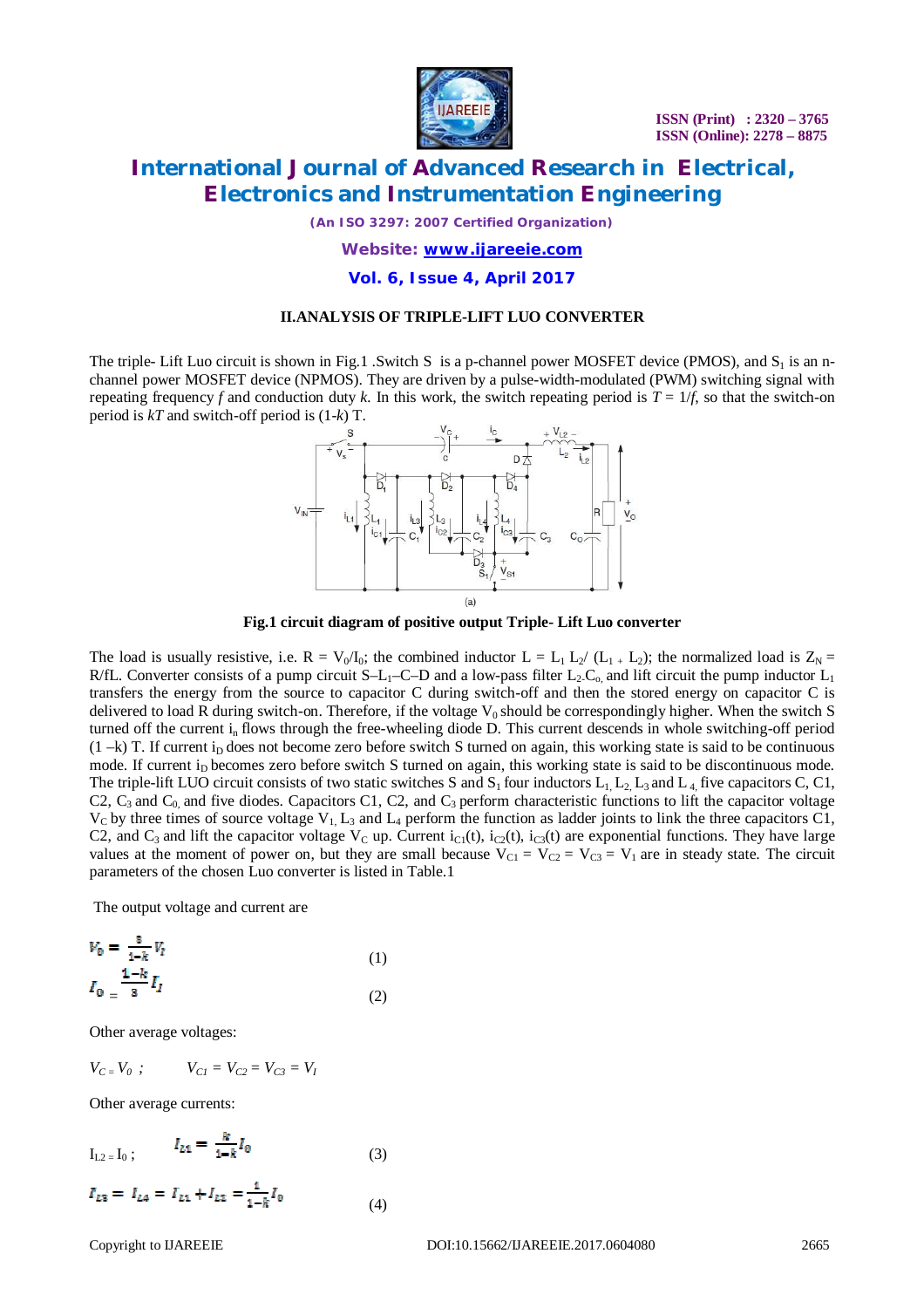

*(An ISO 3297: 2007 Certified Organization)*

### *Website: [www.ijareeie.com](http://www.ijareeie.com)*

### **Vol. 6, Issue 4, April 2017**

### **Table 1. Circuit parameters of Triple –Lift Luo converter**

| <b>Parameters</b>   | <b>Symbol</b>           | <b>Values</b>   |  |  |
|---------------------|-------------------------|-----------------|--|--|
| Input voltage       | $V_{in}$                | 10 <sub>V</sub> |  |  |
| Output voltage      | $V_{o}$                 | 60V             |  |  |
| Inductors           | $L_1 - L_2 - L_3 - L_4$ | $330\mu H$      |  |  |
| Capacitors          | $C_0$ -C1-C2-C3-C       | $22\mu$ f/60V   |  |  |
| Load resistance     | R                       | $10\Omega$      |  |  |
| Switching frequency | $f_{s}$                 | 50KHZ           |  |  |
| Duty ratio          | d                       | 0.5             |  |  |

### **III. ARTIFICIAL NEURAL NETWORK (ANN)**

The artificial neural network is an information-processing system that has certain performance characteristics in common with biological neural networks. Artificial neural networks have been developed as generalizations of mathematical models of human cognition or neural biology, based on the assumptions that Information processing occurs at many simple elements called neurons. Signals are passed between neurons over connection links. Each connection link has an associated weight, which multiplies the signal transmitted to obtained net input. Each neuron applies an activation function (usually nonlinear) to its net input (sum of weighted input signals) to determine its output signal.

A neural network is characterized by (1) its pattern of connections between the neurons (called its architecture), (2) its method of determining the weights on the connections (called its training, or learning, algorithm), and (3) its activation function. A neural net consists of a large number of simple processing elements called neurons, units, cells, or nodes. Each neuron is connected to other neurons by means of directed communication links, each with an associated weight. The weights represent information being used by the net to solve a problem.

Consider a neuron Y, illustrated in Fig. 2, that receives inputs from neurons  $X_L$ ,  $X_2$ , and  $X_3$ . The weights on the connections from  $X_1$ ,  $X_2$ , and  $X_3$  to neuron Y are  $W_1$ ,  $W_2$ , and  $W_3$ , respectively. The net input,  $Y_{in}$ , to neuron Y is the sum of the weighted signals



**Fig. 2 Single Layer Neural Network**

As shown in Fig.3 the activation y of neuron Y is given by some function of its net input,  $y = f(y_{in})$ , e.g., the logistic sigmoid function (an S-shaped curve) which is given by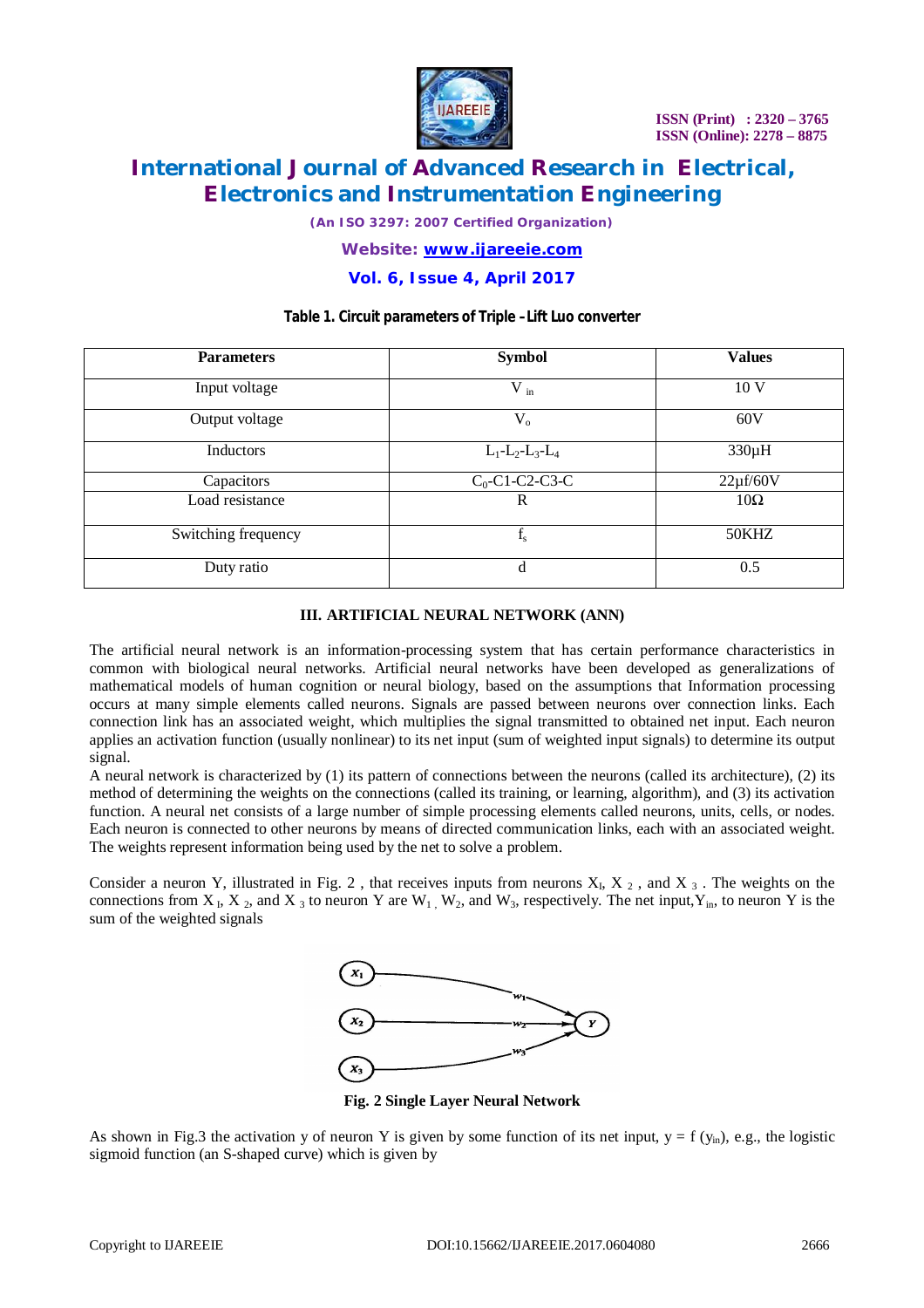

*(An ISO 3297: 2007 Certified Organization)*

### *Website: [www.ijareeie.com](http://www.ijareeie.com)* **Vol. 6, Issue 4, April 2017**

 $(y_{in}) = \frac{1}{1+e^{-y_{in}}}$  $f(y_{in}) = \frac{1}{1+e^{-1}}$  $=$ 1 1

(5)

or any other activation functions. For a single layer net, the weights for one output unit do not influence the weights for other output units. A multilayer net is a net with one or more layers (or levels) of nodes (the so called hidden units) between the input units and the output units. Typically, there is a layer of weights between two adjacent levels of units (input, hidden, or output). Multilayer nets can solve more complicated problems than can single-layer nets



**Fig. 3 Structure of an elementary neuron** 

### **IV. ANN CONTROLLER BASED TRIPLE-LIFT LUO CONVERTER**

Considering the inherent nonlinearity of the Luo converter, the output dependence of the circuit parameters that can change continuously and the demands on regulation and response time normally required for a power supply, it is clear that the design based on linear models does not meet the requirements. Artificial neural networks have many characteristics similar to the human brain are capable of learning from experience, generalization, abstracting essential characteristics from inputs high tolerance to faults, real time operation, etc. Therefore, neural networks offer many advantages for the control of Luo converter. The actual output voltage is fed back and is compared with reference voltage. After comparison, error and the change in error are calculated and are given as input to the controller. The ANNC attempts to reduce the error to zero by changing the duty cycle of switching signal.

MATLAB/Simulink model of the Triple-Lift Luo converter was developed and simulated with Fuzzy Logic Controller using Fuzzy Tool Box. From the simulation, error, change in error and duty cycle was acquired. These data were used to train the ANN controller. Then the closed loop operation was simulated with Neuro controller using MATLAB NN Tool Box to achieve the desired performance. In this work Quasi-Newton back-propagation algorithm is employed to update weights Mean Square Error (MSE) is the performance criterion that evaluates the network according to the mean of square of error between the target and computed output. The minimum MSE that can be achieved in this work is 1e-7. LEARNGDM learning function which has the gradient descent with momentum weight / bias learning function has been used in this work. Learning occurs according to the learning parameters: learning rate  $\alpha$ =0.01 and momentum factor  $t=0.9$ .

For back-propagation training algorithm, the derivative of the activation function is needed. Therefore the activation function selected must be differentiable. The logistic or sigmoid function satisfies this requirement and it is the commonly used soft-limiting activation function. It is also quite common to use linear output nodes to make learning easier and using linear activation function in the output layer does not 'squash' (compress) the range of output. Hence bipolar sigmoid type activation function and linear activation function are used for hidden and output layers respectively. There is no general procedure to determine the exact size of the neural network. However, the size of the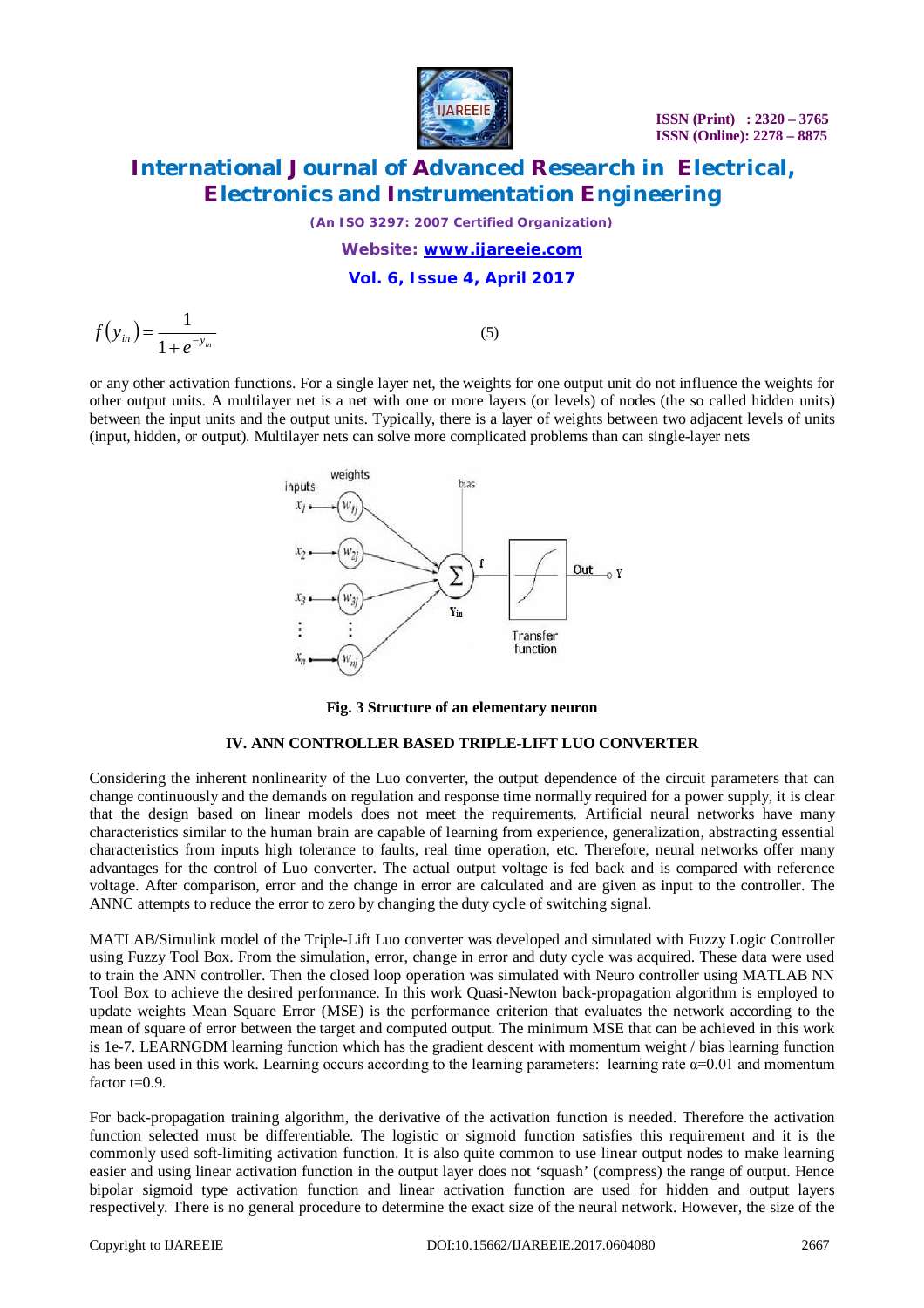

*(An ISO 3297: 2007 Certified Organization)*

### *Website: [www.ijareeie.com](http://www.ijareeie.com)* **Vol. 6, Issue 4, April 2017**

network developed in this work showed itself satisfactory as far as the output voltage regulation is concerned. Trials have been carried out to obtain maximum accuracy with minimum number of neurons per layer. The feed forward neural network controller developed consists of three layers with two neuron in the input layer, 15 neurons in the hidden layer and one neuron in the output layer (Figs. 4-7) and Fig. 8 shows the block diagram of NNC for Luo converter



**Fig. 4 SIMULINK block for neuro controller**



**Fig. 5 SIMULINK model of neural network chosen for Luo converters**



**Fig. 6 SIMULINK model of hidden layer**



**Fig. 7 SIMULINK model of output layer**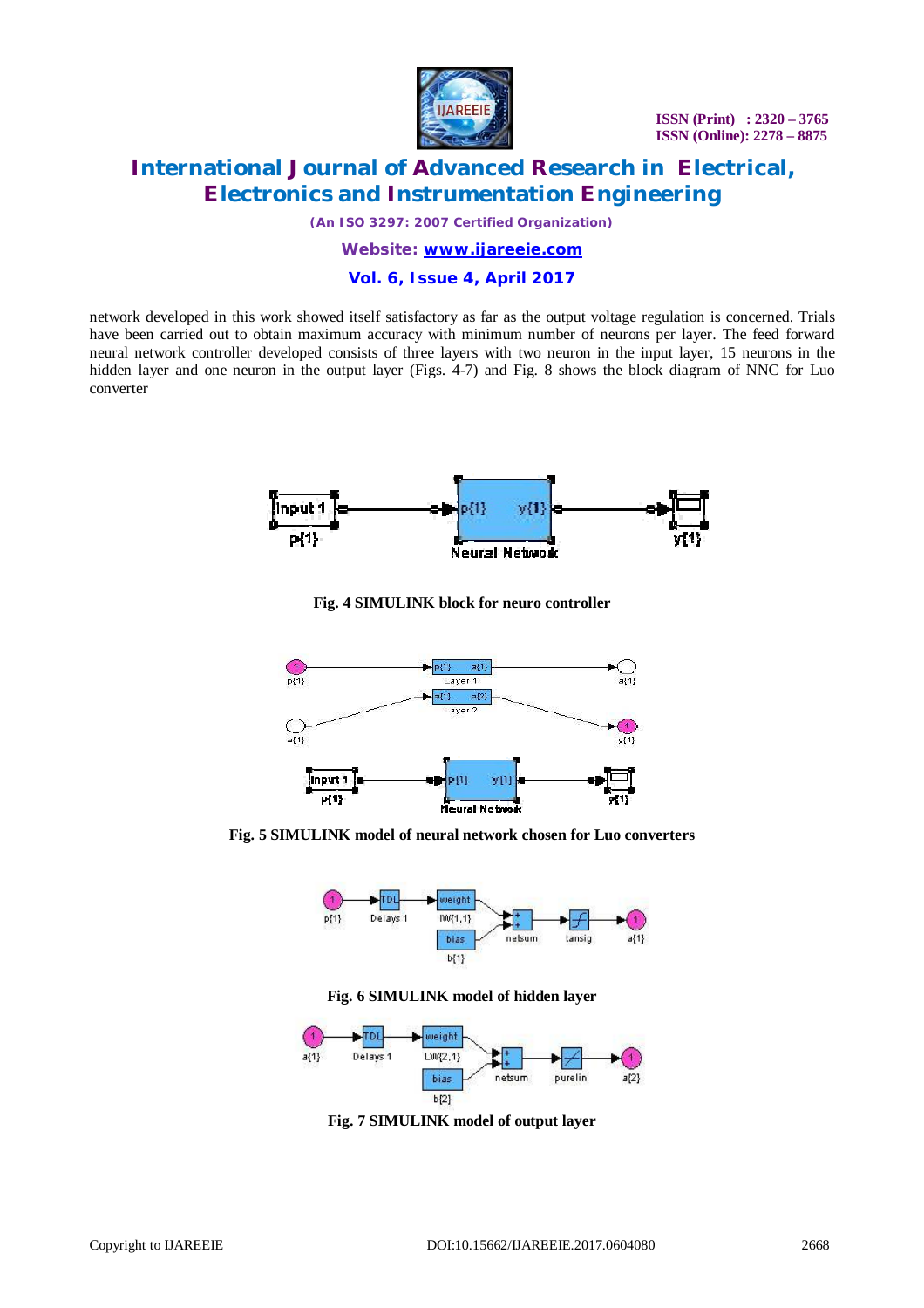

*(An ISO 3297: 2007 Certified Organization)*

*Website: [www.ijareeie.com](http://www.ijareeie.com)*

### **Vol. 6, Issue 4, April 2017**



**Fig. 8 Block Diagram of NNC for Luo converter**

### **V.SIMULATION RESULTS**

In Fig.9, the input supply voltage stepping-up from 10v to 12.5v (25% of rated supply voltage) at 0.035 sec. The %peak overshoot and settling time are 8.5 and 4msec and stepping down from 10v to 7.5v (25% decrease of rated supply voltage) at 0.07sec. The %peak overshoot and settling time are 4.16 and 4.5 msec.

| Scope <sup>1</sup><br>$\circledcirc$ |      |      |      |      |      |      |      | $\boxed{\circ}$ |     |
|--------------------------------------|------|------|------|------|------|------|------|-----------------|-----|
| 9 2 2 日本語 日日市<br>A                   |      |      |      |      |      |      |      |                 |     |
| 70                                   |      |      |      |      |      |      |      |                 |     |
|                                      |      |      |      |      |      |      |      |                 |     |
| 60                                   |      |      |      |      |      |      |      |                 |     |
|                                      |      |      |      |      |      |      |      |                 |     |
| 50                                   |      |      |      |      |      |      |      |                 |     |
| 40                                   |      |      |      |      |      |      |      |                 |     |
|                                      |      |      |      |      |      |      |      |                 |     |
| 30                                   |      |      |      |      |      |      |      |                 |     |
|                                      |      |      |      |      |      |      |      |                 |     |
| $\overline{20}$                      |      |      |      |      |      |      |      |                 |     |
|                                      |      |      |      |      |      |      |      |                 |     |
| 10                                   |      |      |      |      |      |      |      |                 |     |
|                                      |      |      |      |      |      |      |      |                 |     |
| $^{0}$<br>0.01                       | 0.02 | 0.03 | 0.04 | 0.05 | 0.06 | 0.07 | 0.08 | 0.09            | 0.1 |
| Time offset: 0                       |      |      |      |      |      |      |      |                 |     |

**Fig.9. Transient response of Triple-Lift Luo converter with NNC (step change of ±25% Input source voltage)** 



**Fig. 10 Transient response of Triple-Lift Luo converter with NNC ( ±20% Load variation)**